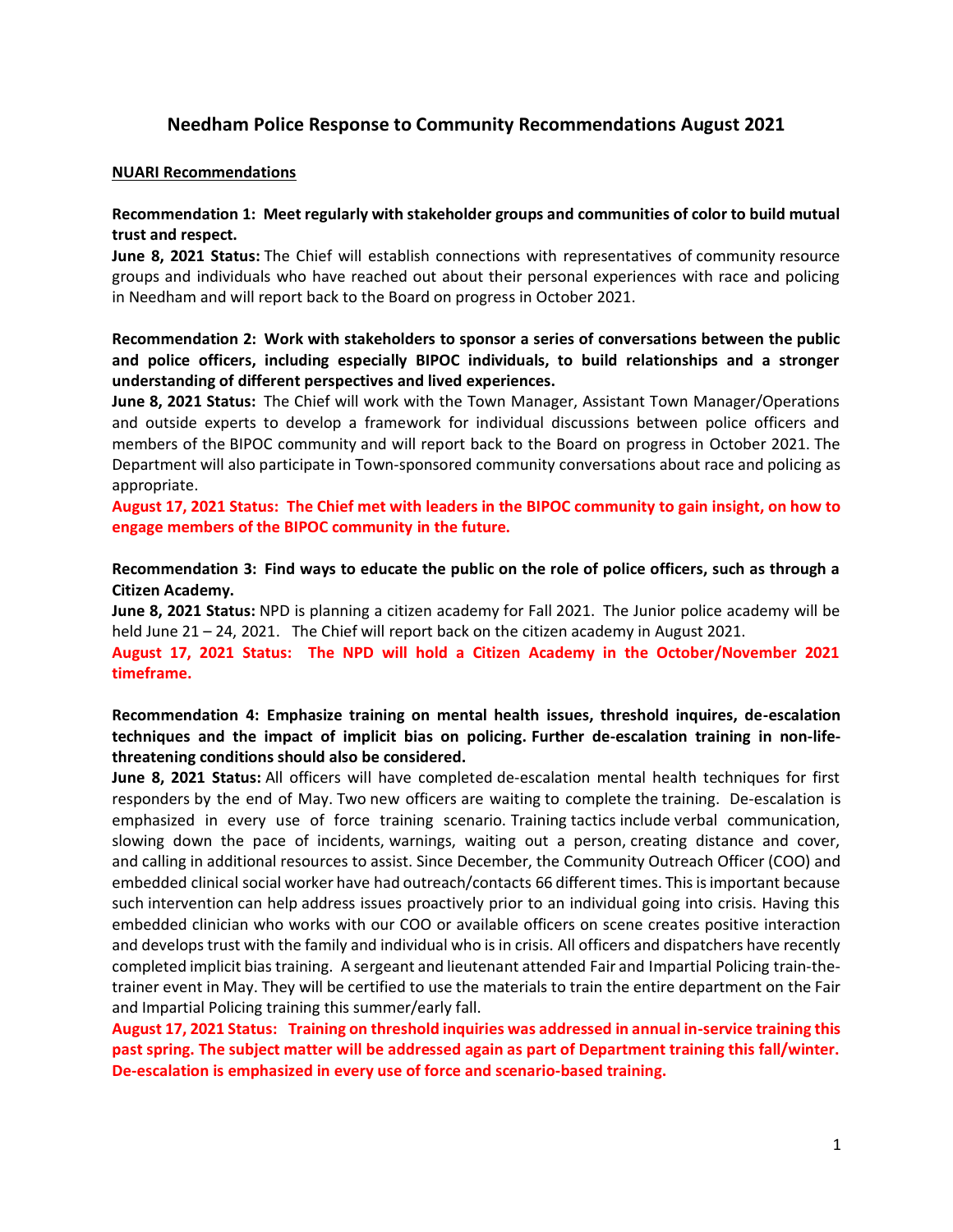**Recommendation 5: Prioritize leaving Civil Service to gain greater flexibility within the hiring and promotional process to achieve a more diverse department which reflects the broader community. June 8, 2021 Status:** This matter is subject to on-going collective bargaining.

**August 17, 2021: The matter remains subject to on-going collective bargaining.**

**Recommendation 6: Implement all local components of the new state police reform law once additional guidance is made available. Following that, the Select Board should identify if any local policies or practices warrant additional review or changes or whether additional reforms should be made.** 

**June 8, 2021 Status:** The POST Commission [members](https://www.mass.gov/news/governor-and-attorney-general-appoint-9-inaugural-members-to-the-massachusetts-peace-officer-standards-and-training-commission) have been appointed. Staff will monitor the progress of the Commission and attend public meetings.

**August 17, 2021 Status: See following recommendation.**

**Recommendation 7: Review the Use of Force Policy after the Peace Officer Standards and Training (POST) Commission issues the model policy and determine whether NPD's policy should include a stronger focus on de-escalation.** 

**June 8, 2021 Status:** This review will occur after the POST Commission issues the model policy.

**August 17, 2021 Status: NPD has updated the Use of Force Policy, which will be released this week. The update will include language from the Police Reform statute. NPD review the policy again when the model policy is disseminated.**

**Recommendation 8: Have the Select Board serve as the oversight body of the Needham Police Department until the POST Commission role is defined.** 

**June 8, 2021 Status:** The Select Board serves as the oversight body until the POST Commission role is more clearly defined.

**Recommendation 9: Report regularly and make publicly available key enforcement data, broken down by race, gender and residency, to identify potential disparities and monitor trends over time.** 

**June 8, 2021:** NPD Enforcement Data [Dashboards](http://needhamma.gov/4998/Annual-Data-Reports) have been compiled for 2018, 2019 and 2020. The dashboard will continue to be refined and revised based on stakeholder input. The dashboard will be issued annually in the February/March timeframe.

**August 17, 2021 Status: The Police Chief and Town Manager will recommend an updated version of the Dashboard to the Select Board in October.**

**Recommendation 10: Support funding for a regional collaboration with the Needham Police Department, Dedham Police Department, and Riverside Community Care to provide clinical support services for individuals with mental illness, co-occurring substance use disorders and trauma histories who might otherwise become incarcerated (see May 2021 Special Town Meeting Warrant Article 15). June 8, 2021:** This program, which began as a PILOT in late 2020, was funded for an additional year at the May 1, 2021 Special Town Meeting.

**August 17, 2021 Status: The NPD clinical social worker provided services to 83 individuals since December, 2020. Individuals were referred by NPD, Riverside, themselves or family members, and by the community at large.** 

#### **Tidwell Report Recommendations**

**Recommendation 11: NPD Policy § 1.01: Use of Force - The policy itself, while consistent with best practices in its recognition of de-escalation as a critical part of ongoing use of force training, does not**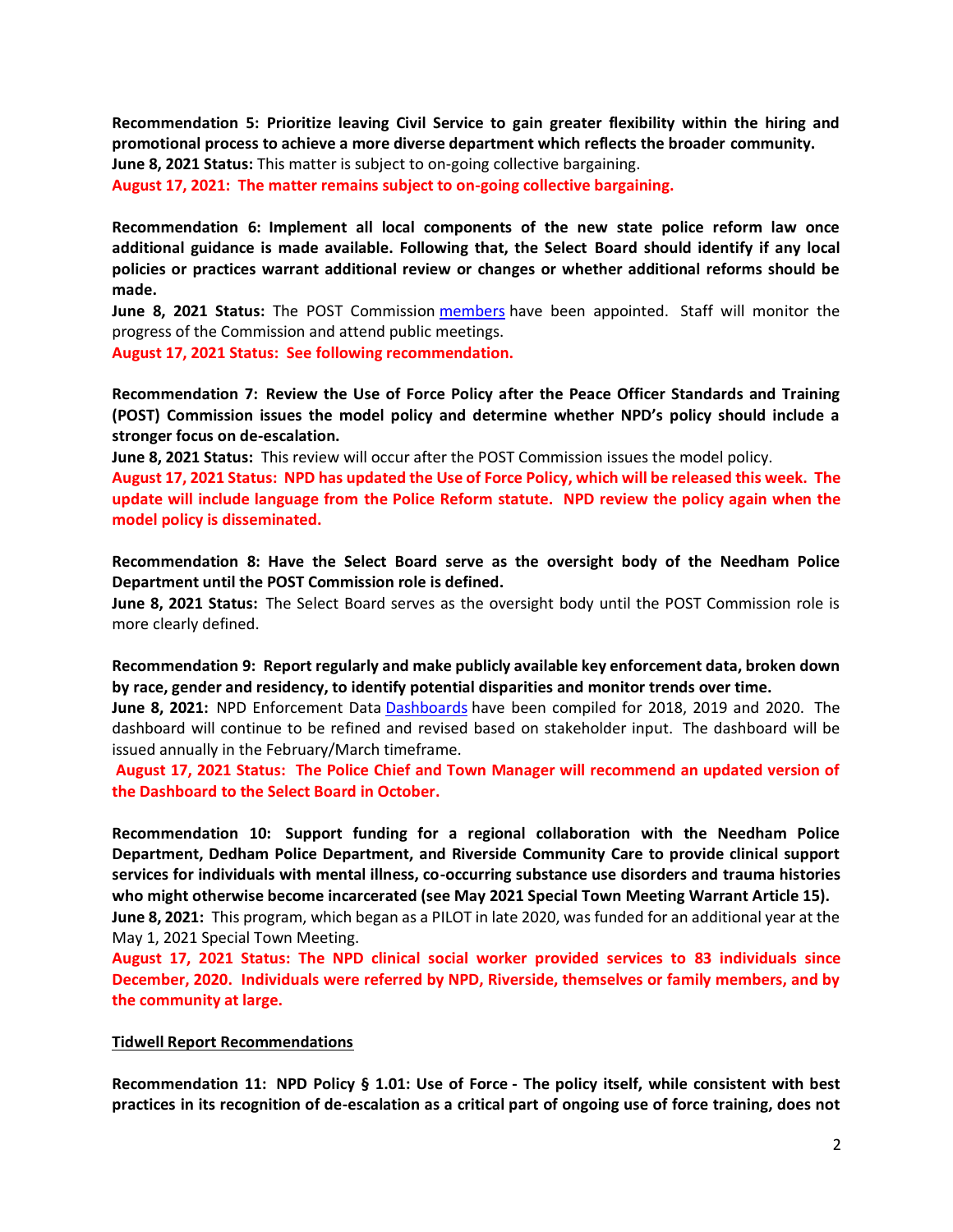**espouse de-escalation as a guiding principle in use of force decision-making nor does it require that officers attempt to de-escalate a situation when reasonably and safely able to do so. We recommend that the policy be revised to incorporate these safeguards.**

**June 8, 2021 Status**: We are awaiting direction from POST on a template Use of Force policy and will review other policies based on this recommendation. See above for de-escalation used in NPD training. **August 17, 2021 Status: NPD has updated the Use of Force Policy, which will be released this week. The update will include language from the Police Reform statute. NPD will review the policy again when the model policy is disseminated by the POST Commission.**

**Recommendation 12: NPD Policy § 1.07: Threshold Inquiries – NPD's Use of Force policy does not require that officers report handcuffing of compliant individuals. However, the Threshold Inquiries policy does require the reporting of every investigative detention to include the identity of the person stopped and "all important facts relative to the incident." In our view, handcuffing qualifies as an "important fact" and, as such, we recommend that the policy be revised to require officers to include handcuffing as part of any investigative detention report even where, like here, the handcuffing does not meet the requirements for reporting under the Use of Force policy.** 

**June 8, 2021 Status:** The NPD added a handcuffing special reporting feature to all incident reports, which will allow for tracking of incidents that individuals were handcuffed. Information on the incidence of handcuffing will be included in the annual public safety report. In addition to MPTC annual criminal law and criminal procedure updates and training, NPD will ensure that the topic of threshold inquiries in addressed in training on an annual basis.

**NPD policy 4.01, Internal Affairs –** This policy governs the conduct of the department's internal investigations and notes that, "[T]o a large degree, the public image of this department is determined by how well it responds to allegations of misconduct against the department or its officers." The Tidwell report suggests the NPD review its IA practices with respect to Internal Affairs investigations in the following areas:

**Recommendation 13: NPD Policy § 1.12: Eyewitness Identifications – This policy governs the conduct of eyewitness identification procedures and cautions officers as to the unreliability of eyewitness identifications as well as the need to avoid circumstances that are unnecessarily suggestive of criminality. The policy also cautions against the use of RMV photos to identify suspects.**

**June 8, 2021 Status:** This policy is being reviewed and adjusted as needed. The Chief will report on the review of this policy in October 2021. It must be understood that as a last resort, RMV photos may be the only photo available at the time of the investigation, and further investigative methods are needed to positively ID a suspect.

**Recommendation 14: NPD Policy § 2.01: Follow-up Investigations – While the policy does permit patrol officers to conduct follow-up investigations, the manner in which such are conducted appear to warrant assessment as part of a thorough internal investigation.**

**June 8, 2021 Status**: The Chief will ensure that officers are training on appropriate investigative methods.

**August 17, 2021 Status: This policy has been updated and will be disseminated this week.**

**Recommendation 15: NPD Rules & Regulations 7.3: Courtesy to the Public – Further review of actions that appear to be in violation of the policy's requirement that officers "answer questions from citizens in a courteous manner."**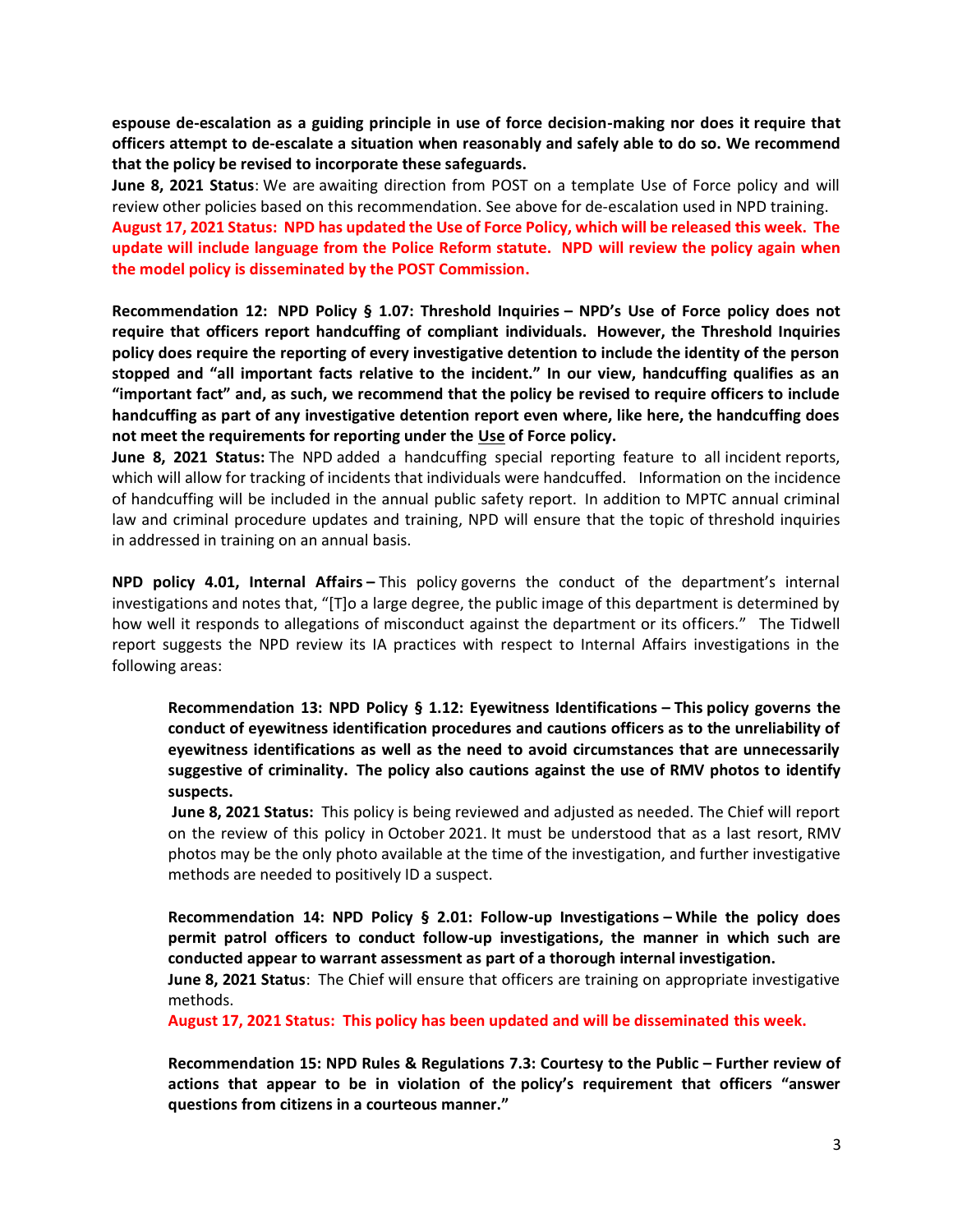**June 8, 2021 Status**: The Chief is committed to ensuring that officers are courteous and respectful.

**August 17, 2021: NPD is providing each employee with a copy of the Rules & Regulations for Courtesy to the Public for their review and acknowledgment this month.** 

**Recommendation 16: NPD Rules & Regulations 7.4: Requests for Officer Identification (Name/Badge Number) – Further review of whether any officers walked away without providing said information which, if proven, would constitute a policy violation.**

**June 8, 2021 Status**: The Chief will ensure that officers are aware of and comply with the Officer Identification policy.

**August 17, 2021 Status: NPD is providing each employee with a copy of the Rules & Regulations for Officer Identification for their review and acknowledgment this month.** 

**Recommendation 17: Articulation of Standard of Proof -- We recommend that the Internal Affairs policy be amended to include the standard of proof for sustaining a complaint. Notice of the evidentiary burden/standard of proof serves an important due process function for individual officers. It also offers the community some assurance that complaints are investigated fairly and uniformly. We believe that a preponderance of the evidence standard comports with best practices for conduct of police internal investigations and recommend that the department incorporate same here.**

**June 8, 2021 Status:** NPD will update the articulation of the standard of proof included in the Internal Affairs policy by September 1, 2021.

**August 17, 2021 Status: NPD is reviewing the standard of proof included in Internal Affairs policies of other Police Departments.** 

**Recommendation 18: Review and Oversight of Internal Investigations. In our view, implementation of a meaningful civilian oversight function to buttress the police department's internal investigations process would promote transparency while enhancing trust and community confidence in compliant investigations.** 

**June 8, 2021 Status:** The review and oversight of internal investigations will be a function of the POST Commission as all complaints or IA investigations will have to be forwarded. The Select Board serves as the oversight body until the POST Commission role is more clearly defined.

**Recommendation 19: The department should adopt a practice of recording IA interviews to protect the integrity of internal investigations in the event that a witness later recants his/her account or where allegations are raised that the investigation was somehow manipulated to achieve a desired outcome. Recording of interviews would also better enable outside reviewers, such as those in a civilian oversight role, to evaluate and assess the quality of completed investigations.**

**June 8, 2021 Status:** NPD typically does record IA interviews, but Covid-19 precautions and the inadequate interview room at the temporary station did not provide for appropriate social distancing. It should be noted that in some cases, officers have legal rights which allows them to not be recorded.

**August 17, 2021 Status: Recording of IA Interviews will be possible when the new Station opens in CY2022.**

**Equal Justice in Needham Public Safety Report Recommendations**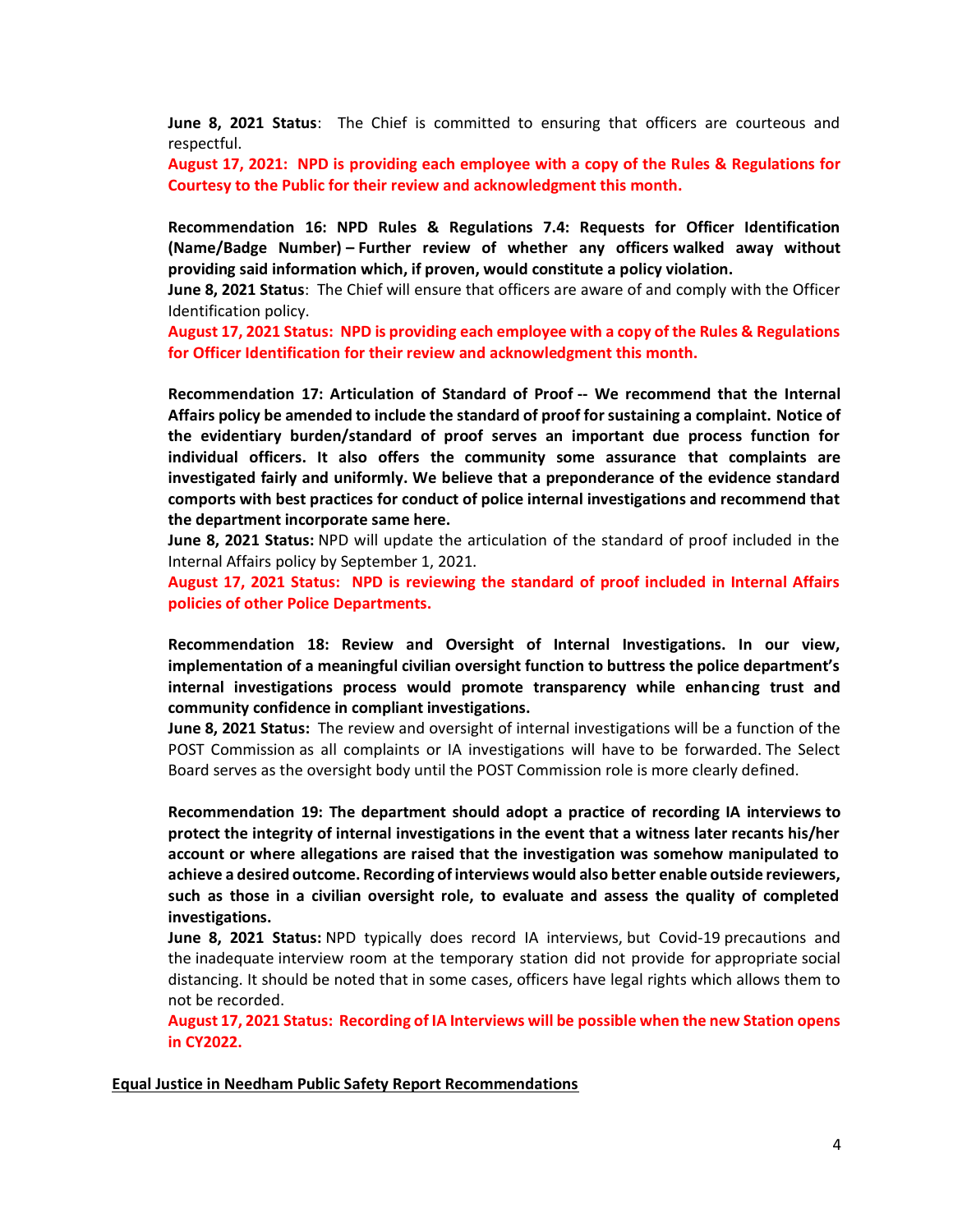**Recommendation 20: Create a dashboard of relevant metrics, disaggregated by race, developed in partnership with the Community and based on academic research on important data to track.**

**June 8, 2021 Status:** Staff are reviewing the research of the Police [Foundation](https://www.policefoundation.org/) and feedback provided by Equal Justice in Needham members to evaluate best practices in data benchmarking. Other sources will also be identified and reviewed. The dashboard will be issued in the February/March timeline each year. **August 17, 2021 Status: The Police Chief and Town Manager will recommend an updated version of the Dashboard to the Select Board in October.**

### **Recommendation 21: IT systems should be modified to capture relevant data fields and relieve the burden on manual analysis.**

**June 8, 2021 Status:** NPD has added some reporting collection features. The Department is constrained by the limitations of the software.

#### **Recommendation 22: Particular attention should be paid to measuring data on race.**

**June 8, 2021 Status:** NPD is working with the Town Manager and Select Board on refining the Enforcement Data Dashboards and on planning for an Annual Public Safety Report.

**August 17, 2021 Status: The Police Chief and Town Manager will recommend an updated version of the Dashboard to the Select Board in October.**

### **Recommendation 23: An annual public safety report should provide a comparative perspective on public safety outcomes, disaggregated by race.**

**June 8, 2021 Status:** NPD will develop and issue an Annual Public Safety Report in the February/March timeframe. The Chief will report on the planning for the report in October 2021. NPD Enforcement Data [Dashboards](http://needhamma.gov/4998/Annual-Data-Reports) have been compiled for 2018, 2019 and 2020. The dashboard will continue to be refined and revised based on stakeholder input.

### **Recommendation 24: Publish the names, rank/role and training of all NPD employees on the Police Department website**

**June 8, 2021 Status:** NPD will publish an organizational chart and the names and ranks of all officers on its website by September 1, 2021. Information on training will be included in the Annual Report.

**August 17, 2021 Status: The NPD website includes the rank and division of all employees. The NPD is considering options for reporting on training.**

### **Recommendation 25: Ensure robust and regular oversight of metrics and identify and act upon areas needing improvement.**

**June 8, 2021 Status:** NPD leadership will continue to monitor metrics and act on areas needing improvement. The Chief will meet regularly with the Select Board to discuss metrics.

### **Recommendation 26: De-escalation should be the foundation of all interactions and policies of the Department.**

**June 8, 2021 Status:** De-escalation is emphasized in every use of force training scenario provided to employees. These de-escalation tactics include verbal communication, slowing down the pace of incidents, warnings, waiting out a person, creating distance and cover, and calling in additional resources to assist. De-escalation is a core value of NPD leadership.

**August 17, 2021 Status: De-escalation is emphasized in every use of force and scenario-based training.**

**Recommendation 27: The Use of Force policy should be rewritten based on modern models.**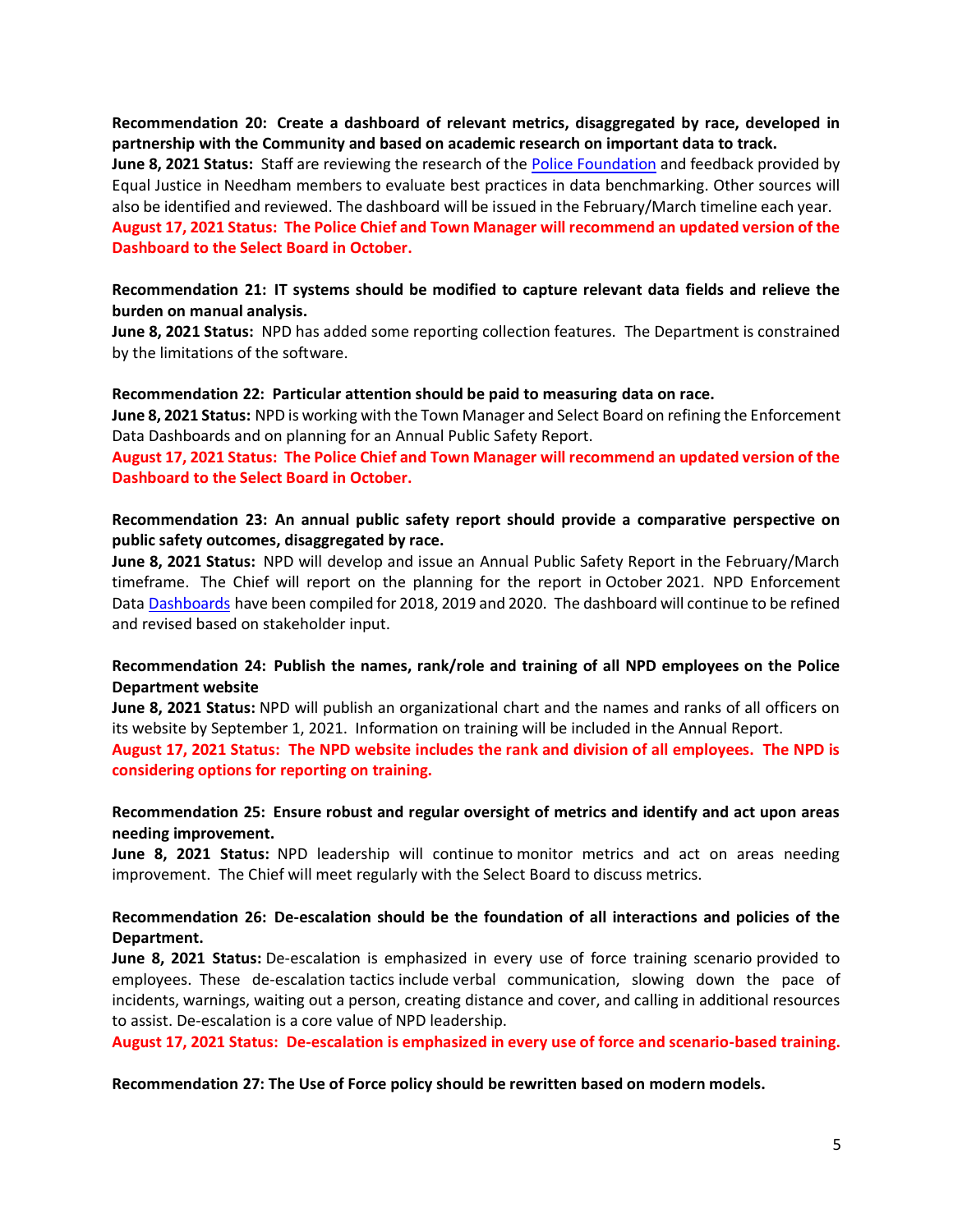**June 8, 2021 Status:** NPD will review the Use of Force Policy after the Peace Officer Standards and Training (POST) Commission issues the model policy to determine whether NPD's policy should include a stronger focus on de-escalation.

**August 17, 2021 Status: NPD has updated the Use of Force Policy, which will be released this week. The update will include language from the Police Reform statute. NPD review the policy again when the model policy is disseminated.**

# **Recommendation 28: Policies related to mental health, complaints and disciplinary procedures, bias and hiring should be audited and revised.**

**June 8, 2021 Status:** These policies will be reviewed after the model policies are issued by the POST Commission.

# **Recommendation2 9: Modernize polices related to mental health and ensure that all officers receive crisis training.**

**June 8, 2021 Status:** NPD completed the [One Mind Pledge](https://www.theiacp.org/one-mind-pledge) in February of 2019. Needham is one of roughly 50 towns or agencies that have completed the One Mind Pledge requirements. These practices include:

- Establishing a clearly defined and sustainable partnership with one or more community health organizations.
- Developing and implementing a model policy addressing law enforcement response to people in crisis and/or with mental health issues or disorders.
- Training and certifying 100 percent of sworn officers (and selected non-sworn staff, such as dispatchers) in mental health awareness courses by:
- $\circ$  Providing Mental Health First Aid training (or equivalent) to 100% of officers (and selected nonsworn staff); and
- $\circ$  100% of officers have completed De-escalation mental health techniques for first responders in 20/21
- o All officers are trained in Mental health First Aid.
- $\circ$  Approximately over 50% all of officers are trained Crisis intervention. We plan on training department but currently only offered 2 seats to this training when available. Covid has delayed the availability of these classes but we will continue to train our officers.

**August 17, 2021 Status: NPD has two officers signed up for training in October and two for November. Additional officers will attend when seats become available.**

**Recommendation 30: Create an oversight body to monitor and be aware of NPD needs; the oversight body's reviews should be publicly available and published on the Town's website.**

**June 8, 2021 Status:** The Select Board serves as the oversight body to monitor NPD needs; the POST Commission will serve as an oversight body once it is in operation.

**August 17, 2021 Status: Recent Internal Affairs reports have been provided to the Select Board for their review. NPD will also forward formal, documented complaints that are not resolved at the Sergeant level.**

**Recommendation 31: The Oversight Body should commission an audit of key NPD policies, training and staffing in order to better align them with Needham's values and better reflect 21st century knowledge about best practices in community policing.**

**June 8, 2021 Status:** The policy recommendations compiled in this document are the result of multiple analyses and discussions, from a variety of stakeholders, about best practices in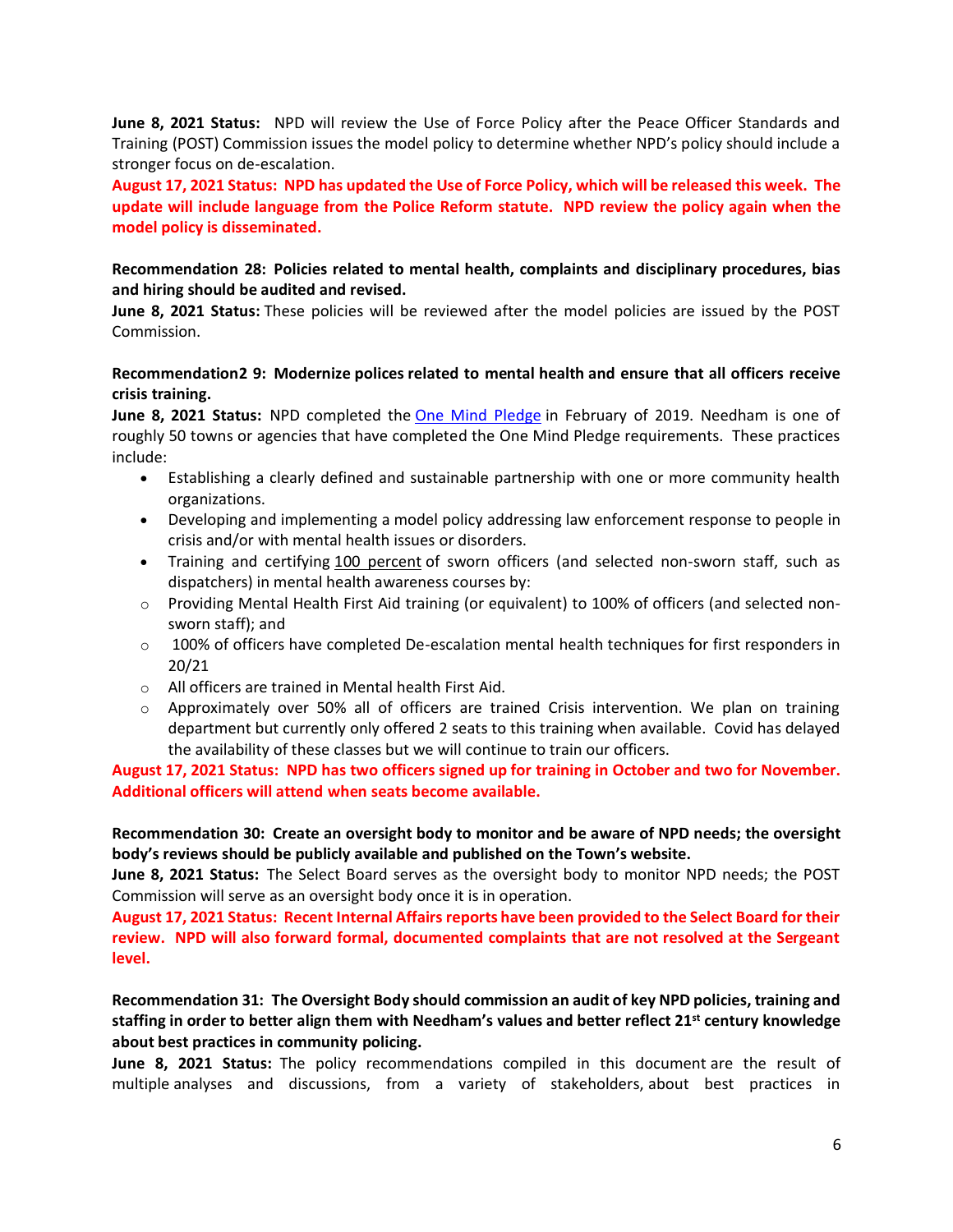community policing. They are being proposed to the Select Board as priority areas for NPD to focus on in the coming year. Updates on progress towards these recommendations will inform future actions.

**Recommendation 32: There should be a Town-wide review of existing mental health resources with the goal of better servicing those with mental health needs. June 8, 2021 Status:** An initial gap analysis is [here.](https://needham1711-my.sharepoint.com/:w:/g/personal/kfitzpatrick_needhamma_gov/EVmZPccrJglKpabmOayiiYABMHKM-KQiXEpOSA6QLT31wA?e=inLUtX)

**Recommendation 33: The recent police reform bill allows school superintendents to opt out of the mandate that schools must have an SRO, and Needham should consider whether an armed police officer is best suited to carry out these duties within the school setting.**

**June 8, 2021 Status:** The Superintendent has provided the following response as to why the School Resource Officer Positions are crucial in the Needham Public Schools:

The role of the School Resource Officer (SRO) in the Needham Public Schools is critical to promoting the safety, security, and wellbeing of all students, staff, and visitors to our schools. The Needham community, through the leadership and support of Town Manager Kate Fitzpatrick and Police Chief John Schlittler, has prioritized this crucial position to ensure that the key principles articulated in the [Memorandum of](http://www.needham.k12.ma.us/UserFiles/Servers/Server_64429/File/Departments/Superintendent)  [Understanding](http://www.needham.k12.ma.us/UserFiles/Servers/Server_64429/File/Departments/Superintendent) are implemented in a way that promotes the education and welfare of all students.

The SROs maintain a regular, steady, and positive presence in the school community by supporting students and staff through, for example, consultations, meeting with family members, teaching classes, and participating in school and learning activities. Their presence is welcomed, anticipated, and encouraged through daily and ongoing collaborative conversations with staff, students, and parents. The arrival of "Officer Rocket" with one of our SROs in a classroom is always an exciting and comforting experience for all students, regardless of age.

Some of the key activities that highlight the responsibilities of the SRO in the NPS include:

- Advising and assisting the administration with issues of residency, truancy, or matters brought before the juvenile courts.
- Providing training and guidance on school safety, especially the implementation of active shooter drills and education around school security.
- Working and consulting with students, families, administrators, and counselors around issues of domestic violence, sexual assault, and cyber bullying.
- Coordinates services with the Boston Police Department to support Boston resident students and families.
- Advising school administration and staff about school security, safety and emergency management measures, protocols, and planning designed to protect students, staff, and property.
- Developing respectful and nurturing relationships with staff, families, and students to ensure a safe learning environment for all members of the school community.
- Advises the public and private school administrators and staff about issues of student safety and security;

In addition to the official responsibilities outlined in the MOU, the SRO provides significant and important service to students and staff in myriad ways as reported by building principals. Examples include:

- SRO delivered food to families in subsidized housing who did not have transportation
- The SRO has brought students to doctor's appointments provides resources to families in need